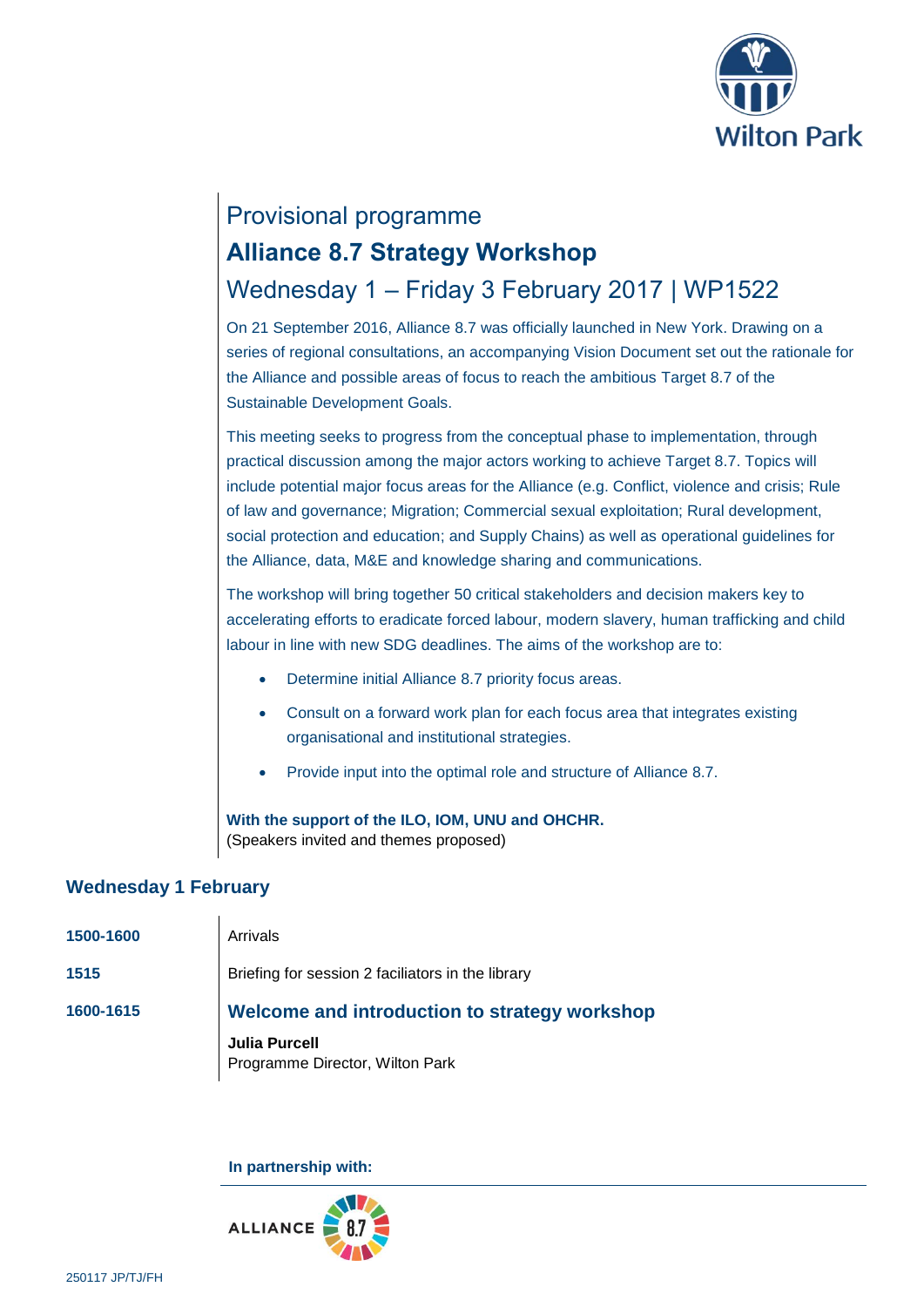| 1615-1730                  | 1. Alliance 8.7: Objectives and progress                                                                                                                                                                                    |
|----------------------------|-----------------------------------------------------------------------------------------------------------------------------------------------------------------------------------------------------------------------------|
|                            | Introdution to strategy workshop including overview, background, context, feedback from<br>survey and shaping of operational guidelines                                                                                     |
|                            | <b>Beate Andrees</b><br>Chief, Fundamental Principles and Rights at Work Branch, International Labour<br>Organization (ILO)                                                                                                 |
|                            | Representatives share their insights on where it makes most sense to work together as an<br>alliance.<br>Where can Alliance 8.7 add most value?<br>$\bullet$<br>What issues most require a joined-up approach?<br>$\bullet$ |
|                            | Youla Haddadin<br>Advisor on Trafficking in Persons, United Nations Office of the High Commissioner for<br>Human Rights (OHCHR)                                                                                             |
|                            | <b>Andrew Goledzinowski</b><br>Ambassador for People Smuggling and Human Trafficking for Australia, Department of<br>Foreign Affairs and Trade                                                                              |
| 1730-1800                  | Photograph followed by Tea/coffee                                                                                                                                                                                           |
| 1800-1900                  | 2. Opportunities and perspectives: implementation goals                                                                                                                                                                     |
|                            | Participants to be split into parallel working groups and asked to engage with key questions<br>and consider the current landscape and state of affairs.                                                                    |
|                            | Questions to include: What implementation issues would you like to see Alliance 8.7 focus<br>on? How could your organisation benefit from joint work through Alliance 8.7?                                                  |
| 1900                       | De-brief for session 2 facilitators in the conference room                                                                                                                                                                  |
| 1930                       | Briefing for working group facilitators in the conference room                                                                                                                                                              |
| 1930                       | Reception followed by dinner                                                                                                                                                                                                |
| <b>Thursday 2 February</b> |                                                                                                                                                                                                                             |
| <b>NSDN-U83U</b>           | <b>Rreakfast and networking</b>                                                                                                                                                                                             |

| 0800-0930 | Breakfast and networking                                                                                                                     |
|-----------|----------------------------------------------------------------------------------------------------------------------------------------------|
| 0930-0945 | 3. Recap                                                                                                                                     |
|           | Plenary: brief reflections from exercise.                                                                                                    |
| 0945-0955 | 4. Briefing on the IV Global Conference                                                                                                      |
|           | Briefing on the IV Global Conference on the Sustained Eradication of Child Labour<br>(including forced labour and social inclusion of youth) |
|           | <b>Leandro Martín Abbenante</b><br>Second Secretary, Permanent Mission of Argentina                                                          |
| 0955-1015 | 5. Propositions and introduction to working groups                                                                                           |
|           | Plenary: The session will outline how the working groups planned for the rest of the day will<br>operate.                                    |
|           | <b>James Cockayne</b><br>Head of Office, United Nations University                                                                           |
|           | Breakout groups running in parallel will meet to discuss priority focus areas for Alliance 8.7                                               |
|           |                                                                                                                                              |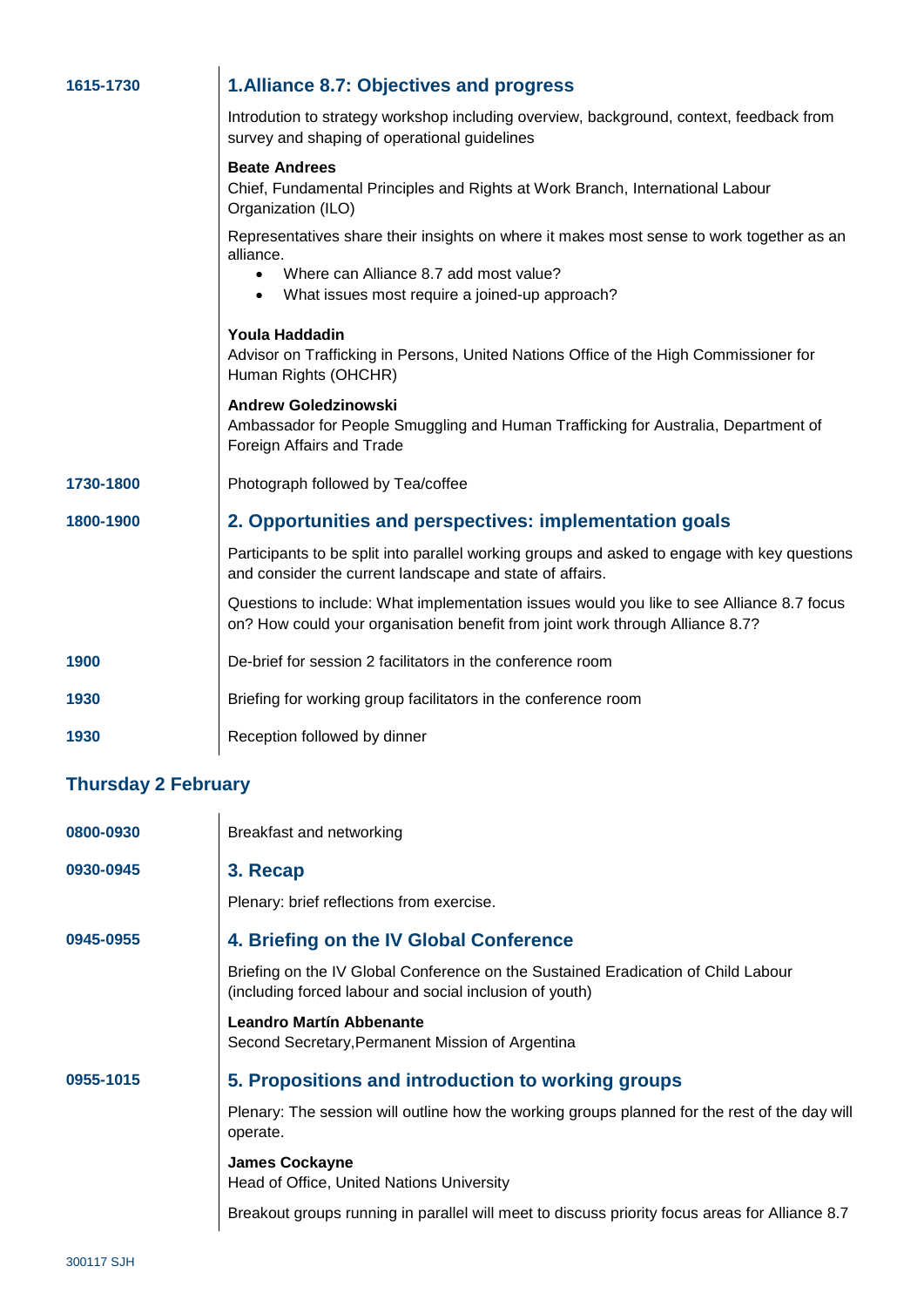|           | and their implementation. The sessions will use discussion papers distributed prior to the<br>conference as starting points. The aims of each group are to work towards a prioritised list<br>of implementation activities where working as an alliance will add most value, and a forward<br>work plan to the end of 2017 or beyond. Each group will be led by sector experts and a<br>facilitator or two co-facilitators. |
|-----------|-----------------------------------------------------------------------------------------------------------------------------------------------------------------------------------------------------------------------------------------------------------------------------------------------------------------------------------------------------------------------------------------------------------------------------|
|           | Gender will be a cross-cutting theme for all groups.                                                                                                                                                                                                                                                                                                                                                                        |
|           | <b>Topic 1 - Conflict, violence and crisis</b><br>$\bullet$<br><b>Topic 2 - Rule of law and governance</b><br>$\bullet$<br><b>Topic 3 - Migration</b><br>$\bullet$<br><b>Topic 4 - Commercial sexual exploitation</b><br>$\bullet$<br>Topic 5 - Rural development, social protection and education<br>$\bullet$<br><b>Topic 6 - Supply chains</b>                                                                           |
| 1015-1115 | <b>6. Working groups</b>                                                                                                                                                                                                                                                                                                                                                                                                    |
|           | Breakout groups running in parallel:                                                                                                                                                                                                                                                                                                                                                                                        |
|           | Supply chains<br>$\bullet$<br>Rule of law and governance<br>$\bullet$<br>Migration<br>$\bullet$                                                                                                                                                                                                                                                                                                                             |
| 1115-1145 | Tea and coffee                                                                                                                                                                                                                                                                                                                                                                                                              |
| 1145-1245 | <b>7. Working groups</b>                                                                                                                                                                                                                                                                                                                                                                                                    |
|           | Breakout groups running in parallel                                                                                                                                                                                                                                                                                                                                                                                         |
|           | Supply chains<br>Migration<br>$\bullet$<br>Commercial sexual exploitation<br>$\bullet$                                                                                                                                                                                                                                                                                                                                      |
| 1300-1430 | Lunch                                                                                                                                                                                                                                                                                                                                                                                                                       |
| 1400      | De-brief for session 5 and 6 facilitators in the conference room                                                                                                                                                                                                                                                                                                                                                            |
| 1445-1530 | 8. Report back                                                                                                                                                                                                                                                                                                                                                                                                              |
|           | Plenary report back on the 4 topics discussed in the working groups given by the<br>facilitators. A look towards the topics to be discussed in the proceeding working groups.                                                                                                                                                                                                                                               |
| 1530-1630 | 9. Working groups                                                                                                                                                                                                                                                                                                                                                                                                           |
|           | Breakout groups running in parallel                                                                                                                                                                                                                                                                                                                                                                                         |
|           | Rural development, social protection and education<br>Conflict, violence and crisis<br>Commercial sexual exploitation                                                                                                                                                                                                                                                                                                       |
| 1630-1700 | Tea/coffee                                                                                                                                                                                                                                                                                                                                                                                                                  |
| 1700-1800 | <b>10. Working groups</b>                                                                                                                                                                                                                                                                                                                                                                                                   |
|           | Breakout groups running in parallel                                                                                                                                                                                                                                                                                                                                                                                         |
|           | Rule of law and governance<br>Conflict, violence and crisis<br>Rural development, social protection and education                                                                                                                                                                                                                                                                                                           |
|           |                                                                                                                                                                                                                                                                                                                                                                                                                             |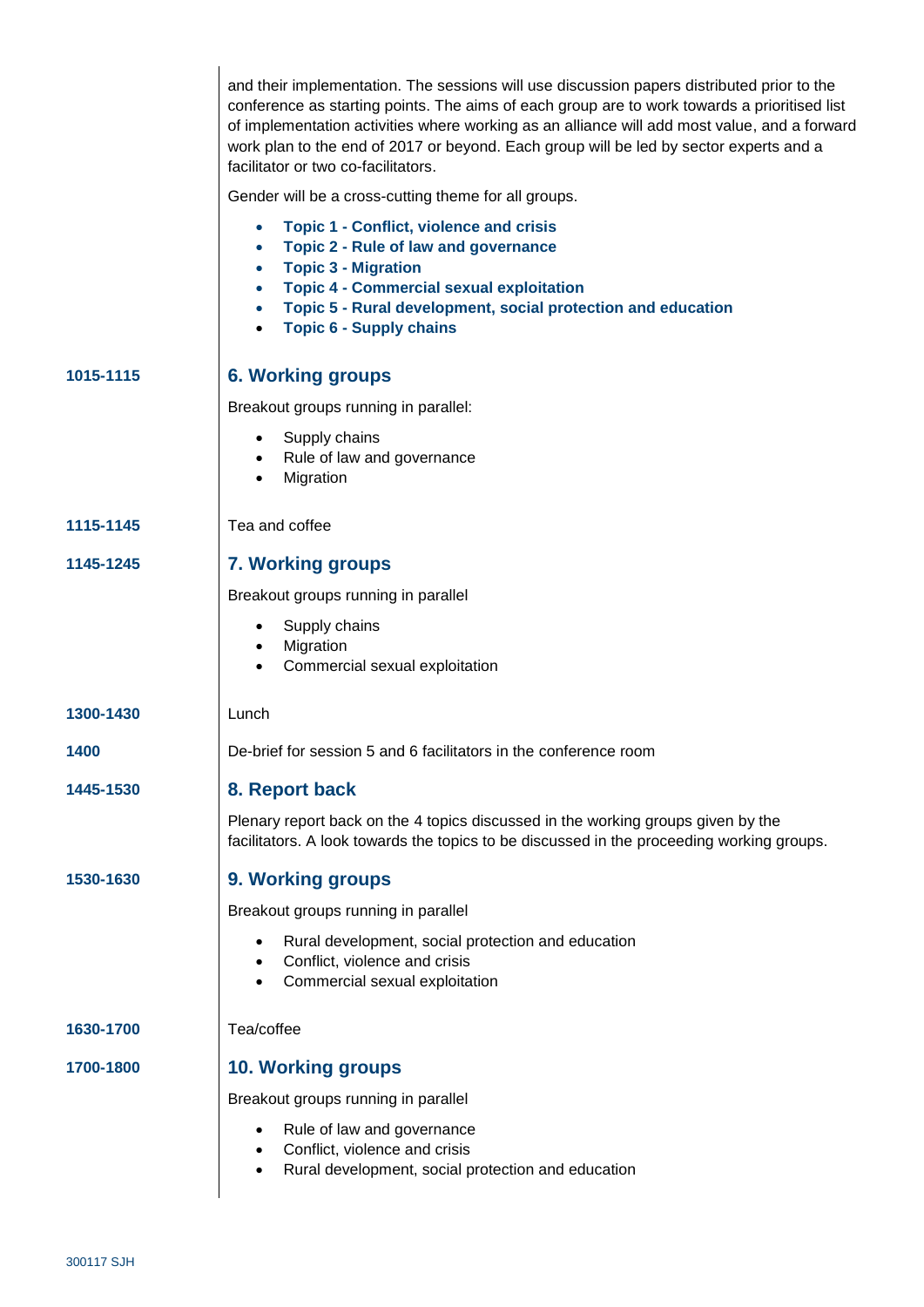| 1800-1900 | 11. Operational Guidelines for Alliance 8.7               |
|-----------|-----------------------------------------------------------|
|           | Plenary session: check in and ideas from ongoing exercise |
| 1900      | De-brief for all facilitators in the conference room      |
| 1915      | Reception followed by Conference dinner                   |
|           | After dinner poetry reading: Emtithal Mahmoud             |

## **Friday 3 February**

| 0800-0845 | Breakfast and checkout                                                                                                      |
|-----------|-----------------------------------------------------------------------------------------------------------------------------|
| 0900-1000 | <b>12. Presentation of results</b>                                                                                          |
|           | Collated presentation of results from yesterday's working groups followed by brief<br>roundtable discussion                 |
| 1000-1100 | 13. Alliance infrastructure: data platform and communication                                                                |
|           | Breakout groups:                                                                                                            |
|           | Group 1- Data, M&E and knowledge sharing                                                                                    |
|           | <b>Group 2- Communications</b>                                                                                              |
|           | Key issues, challenges, forward thinking                                                                                    |
| 1100-1130 | Tea/coffee                                                                                                                  |
| 1130-1140 | <b>14. eQuestionnaire</b>                                                                                                   |
|           | Plenary: Completion of online eQuestionnaire                                                                                |
| 1140-1200 | 15. Alliance infrastructure: feedback from groups                                                                           |
|           | Plenary                                                                                                                     |
| 1200-1245 | 16. Reflections and next steps                                                                                              |
|           | <b>Emtithal Mahmoud</b><br>Poet                                                                                             |
|           | Roundtable discussion led by:                                                                                               |
|           | <b>Beate Andrees</b><br>Chief, Fundamental Principles and Rights at Work Branch, International Labour<br>Organization (ILO) |
| 1300      | Lunch                                                                                                                       |
| 1400      | Participants depart                                                                                                         |